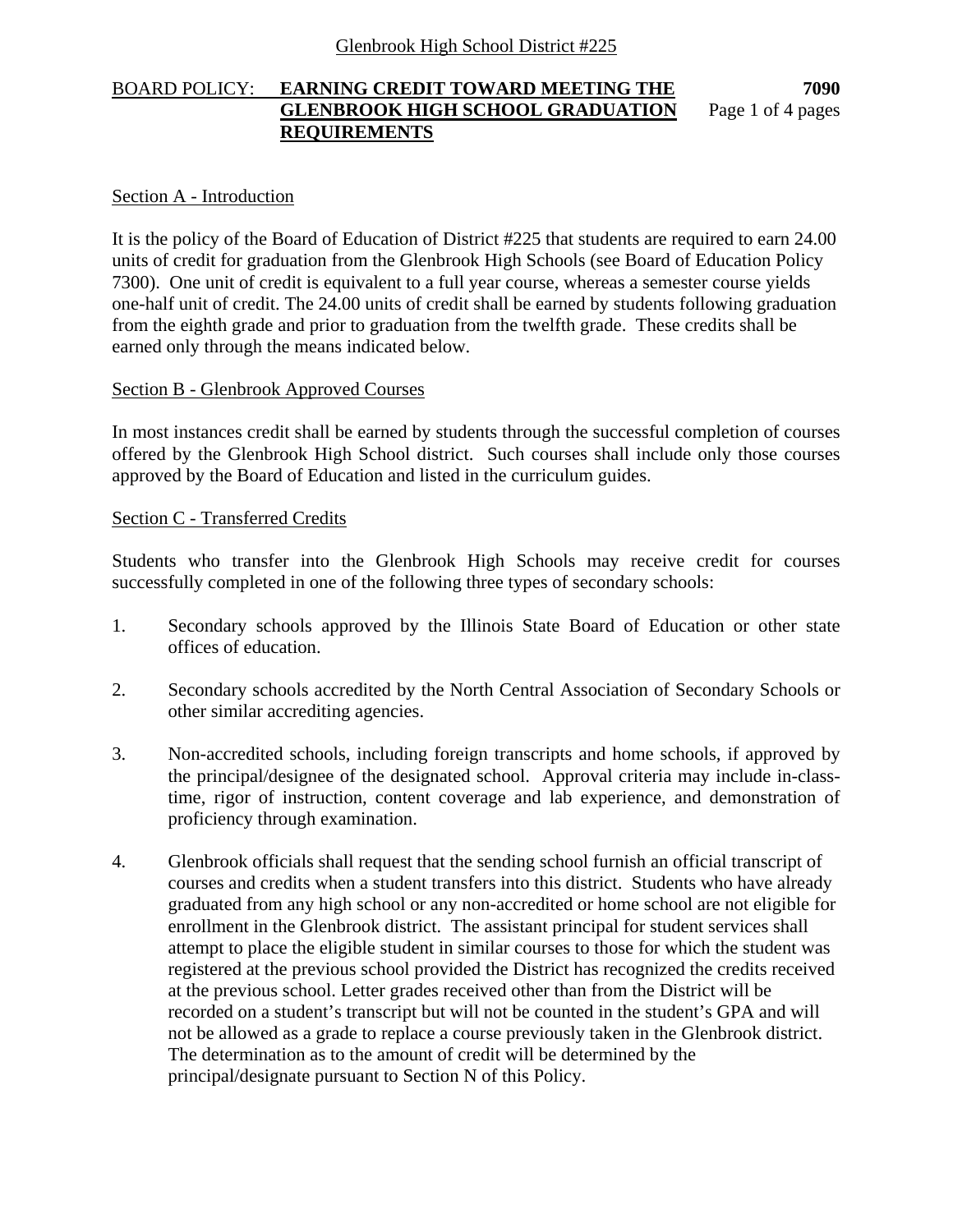# BOARD POLICY: **EARNING CREDIT TOWARD MEETING THE 7090 GLENBROOK HIGH SCHOOL GRADUATION** Page 2 of 4 pages **REQUIREMENTS**

#### Section D – Non-Recognized and Non-Accredited Schools

Recognition of grade placement and academic credits awarded by a non-recognized or nonaccredited school is at the sole discretion of the principal/designee of the designated school. A student who, after receiving instruction in a non-recognized or non-accredited school, enrolls in the district will: 1) be assigned to a grade level according to academic proficiency, and/or 2) have academic credits recognized by the district if the student demonstrates appropriate academic proficiency to the principal or designee. Letter grades received other than from the District may be recorded on a student's transcript but will not be counted in the student's GPA. Exceptions for extraordinary circumstances may be granted by the principal/designee of the respective school.

#### Section E – Students with Pending Suspension or Expulsion

As permitted by Sections 5/2-3.13a and 5/10-22.6(g) of the *Illinois School Code* [105 ILCS 5/2- 3.13a and 105 ILCS 5/10-22.6(g)], if an enrolling student has been suspended or expelled from any public or private school in or outside of Illinois, the student must complete the entire term of the suspension or expulsion before being admitted to the School District. The Administration, in its sole discretion, may enroll the student, and if enrolled, may place the student in an alternative school program established under Article 13A of the *Illinois School Code* [105 ILCS 5/13A-0.5 *et seq*.], if available, for the remainder of the suspension or expulsion. In the event that the student is admitted to an alternative program, such admission and the student's continued attendance shall be considered probationary and subject to compliance with such terms and conditions determined by the principal or designee in his or her sole discretion. The student's admission and continued attendance may be terminated by the principal or designee, in his or her sole discretion, if any of the terms or conditions is violated. Such terms and conditions may include, but are not limited to, continued compliance with an Alternative Discipline Plan and/or payment by the parent/guardian or student of all or a portion of the cost of the alternative program. Transportation to the alternative program shall be the responsibility of the parent/guardian or student.

#### Section F - Correspondence/Internet Based Courses

1. It is the policy of the Board of Education that a student may elect to take a maximum of two units of credit obtained by the completion of approved correspondence/Internet based courses which may be applied toward the Glenbrook graduation requirements, only with the prior written approval of the principal/designee of the respective school. In the event that the district provides and/or approves alternative education for a student and the venue is through correspondence or Internet based instructions, the amount of credit will be determined by the principal/designee in accordance with Section N of this Policy. All expenses involved in a correspondence or Internet-based course enrollment shall be the responsibility of the enrolling student. Exceptions for extraordinary circumstances may be granted by the principal/designee of the respective school.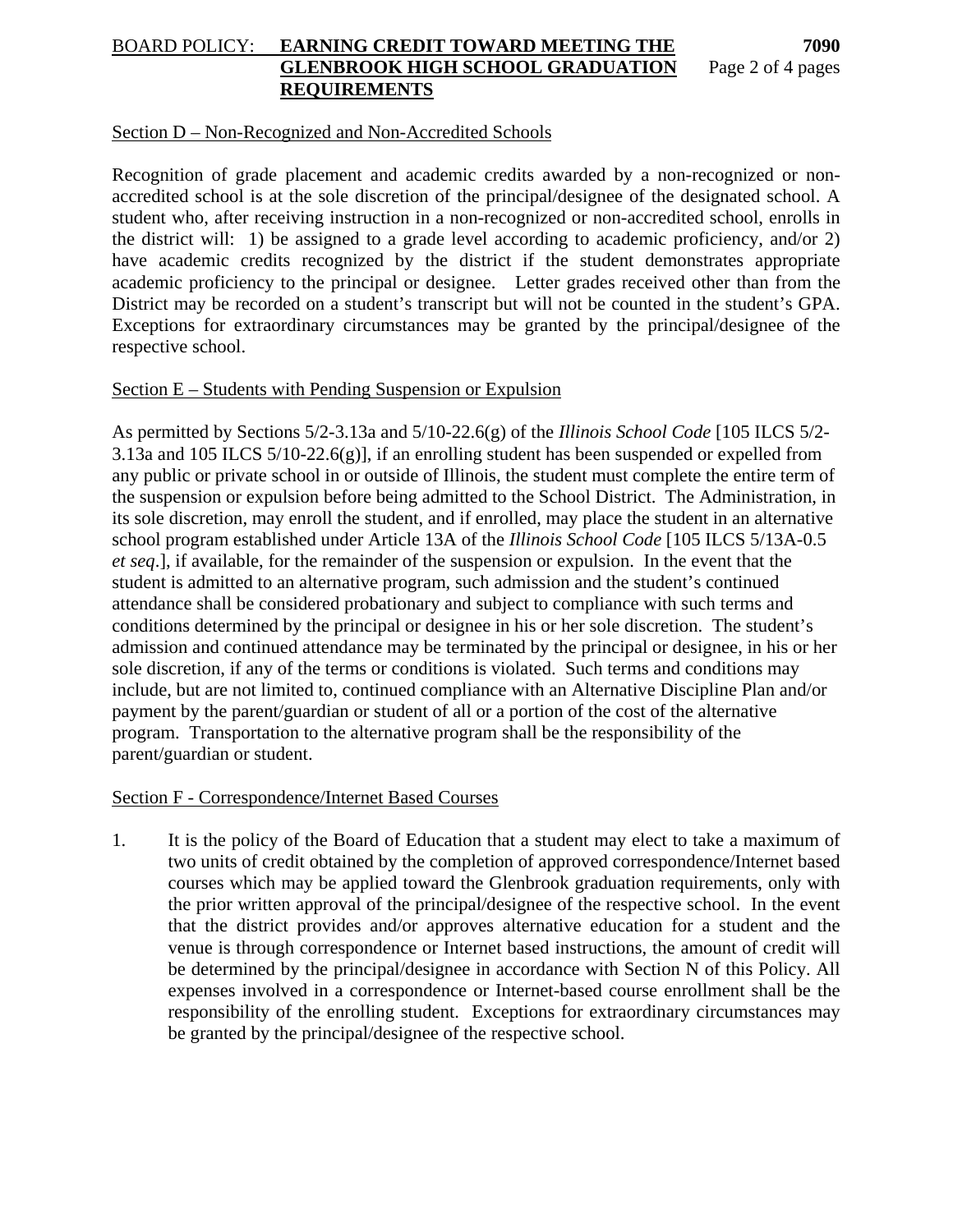# BOARD POLICY: **EARNING CREDIT TOWARD MEETING THE 7090 GLENBROOK HIGH SCHOOL GRADUATION** Page 3 of 4 pages **REQUIREMENTS**

2. Under extraordinary circumstances, a student's needs may most appropriately be met by enrollment in a supervised, independent study course by correspondence or via the Internet. In the event that the enrollment in these courses is at the recommendation of the school, the number of allowable units of course credit may exceed two. A student's transcript will reflect the credit and the grade received by the institution. The recorded grades earned at these institutions by the students will not be factored into the student's GPA unless specifically agreed upon and the placement was part of a student's Individualized Educational Plan. Exceptions for extraordinary circumstances may be granted by the principal/designee of the respective school. All expenses involved in a correspondence or Internet-based course enrollment shall be the responsibility of the enrolling student.

## Section G - Post-Secondary Institution Course Credit

- 1. In lieu of the two units of credit which may be earned through correspondence/Internetbased courses, students may enroll, only with the prior written approval of the principal or designee, in a post-secondary institution and earn up to two units of credit toward the Glenbrook graduation requirements. Grades for post-secondary institution courses that count toward the Glenbrook graduation requirements will be posted on the student transcript, but will not be factored into the grade point average (GPA). These grades will not replace grades for courses previously completed. Such enrollment is subject to the provisions of this Board policy.Exceptions for extraordinary circumstances may be granted by the principal/designee of the respective school.
- 2. In determining whether enrollment in a post-secondary correspondence or Internet-based course is the appropriate educational experience for a student, the principal/designee shall consider such factors as:
	- 1) The availability and similarity of the programs provided at Glenbrook,
	- 2) The ability of the student to access the Glenbrook programs,
	- 3) The number of credits needed by the student to meet graduation requirements,
	- 4) The age of the student,
	- 5) The availability and similarity of Glenbrook summer and evening school courses.

## Section H - Non-Glenbrook Summer Programs

Summer classes completed for credit toward graduation at another accredited high school program or at a center within a college or university must be approved in writing in advance by the principal or designee. The amount of credit and level (i.e. regular, honors) awarded by Glenbrook will be determined prior to approval based upon Section N of this policy.

## Section I - Non-Accredited Schools

Credits from non-accredited schools will not be accepted at face value, but shall be determined under Section N of this policy.